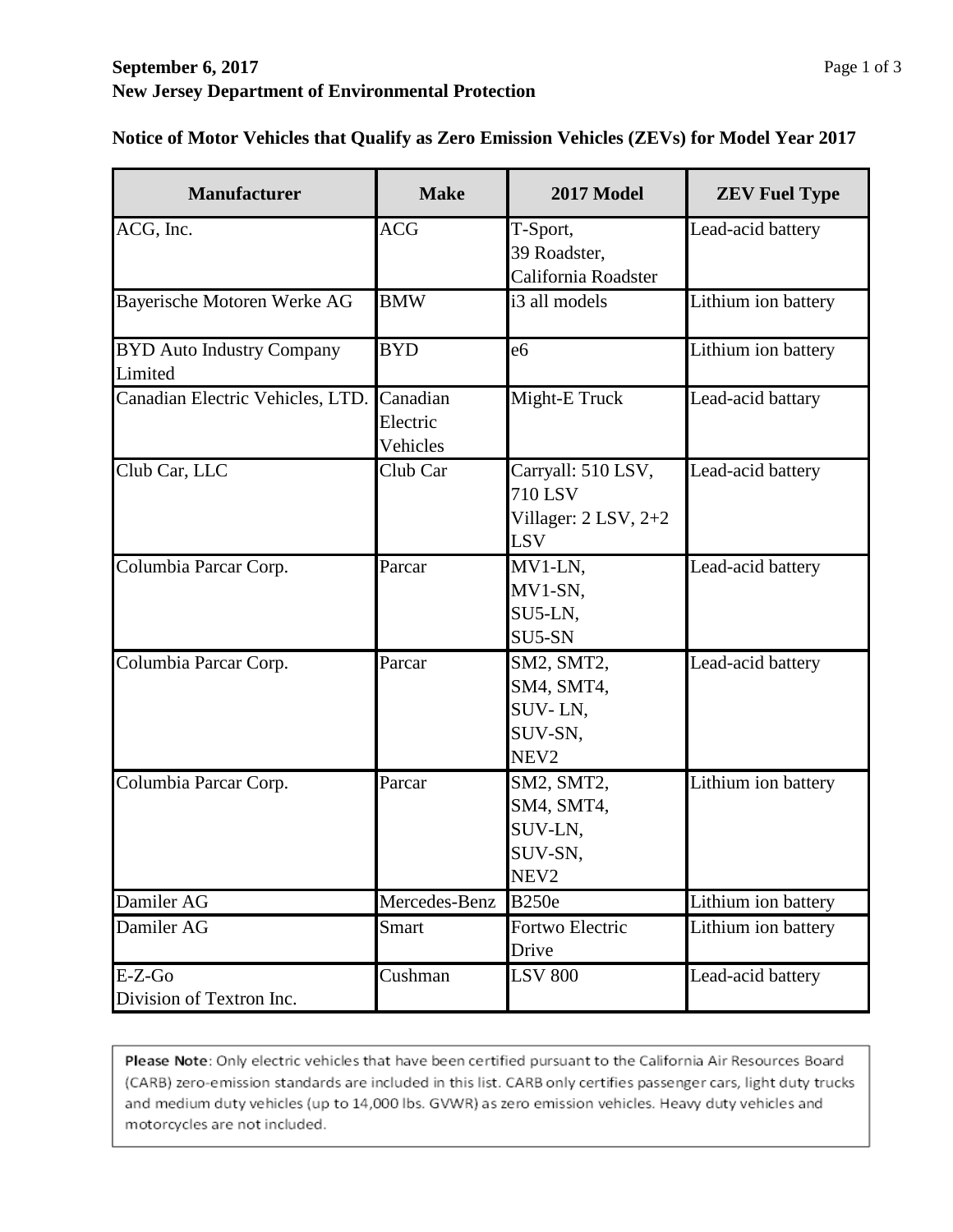| <b>Manufacturer</b>           | <b>Make</b>    | 2017 Model                             | <b>ZEV Fuel Type</b>                               |
|-------------------------------|----------------|----------------------------------------|----------------------------------------------------|
| $E-Z-Go$                      | $E-Z-Go$       | 2Five - LSV/NEV 2                      | Lead-acid battery                                  |
| Division of Textron Inc.      |                | and 4 Passager                         |                                                    |
| FCA US LLC.                   | Fiat           | 500e                                   | Lithium ion battery                                |
| <b>Ford Motor Company</b>     | Ford           | <b>Focus Electric</b>                  | Lithium ion battery                                |
| <b>General Motors LLC.</b>    | Chevrolet      | Bolt EV all models                     | Lithium ion battery                                |
| <b>HDK Electric Vehicle</b>   | <b>HDK</b>     | <b>EV 3022GA</b>                       | Lead-acid battery                                  |
| Honda Motor Co., LTD.         | Honda          | <b>Clarity Electric</b>                | Lithium ion battery                                |
| Honda Motor Co., LTD.         | Honda          | <b>Clarity Fuel Cell</b>               | Fuel Cell consuming<br>on-board stored<br>hydrogen |
| Hyundai Motor Company         | Hyundai        | Ioniq Electric                         | Lithium ion battery                                |
| Hyundai Motor Company         | Hyundai        | <b>Tuscon Fuel Cell</b>                | Fuel Cell consuming<br>on-board stored<br>hydrogen |
| JH Global Services, Inc.      | Star EV        | Classic 48 volt all<br>NEV/LSV models  | Lead-acid battery                                  |
| JH Global Services, Inc.      | <b>Star EV</b> | Sport all NEV/LSV<br>models            | Lead-acid battery                                  |
| JH Global Services, Inc.      | <b>Star EV</b> | H Series all 48 volt<br>NEV/LSV models | Lead-acid battery                                  |
| Kia Motors Corporation        | Kia            | Soul Electric                          | Lithium ion battery                                |
| Mitsubishi Motors Corporation | Mitsubishi     | i-MiEV                                 | Lithium ion battery                                |
| Nissan Motor Company, LTD     | <b>Nissan</b>  | Leaf all models                        | Lithium ion battery                                |
| Polaris Industries Inc.       | Polaris        | GEM: e2, e4, e6, eL<br>XD, eM 1400 LSV | Lead-acid battery                                  |
| Polaris Industries Inc.       | Polaris        | GEM: e2, e4, e6,<br>eL XD              | Lithium ion battery                                |
| Tesla Motors, Inc.            | Tesla          | Model S all models                     | Lithium ion battery                                |
| Tesla Motors, Inc.            | Tesla          | Model X all models                     | Lithium ion battery                                |
| Tesla Inc.                    | Tesla          | Model 3 all models                     | Lithium ion battery                                |

**Notice of Motor Vehicles that Qualify as Zero Emission Vehicles (ZEVs) for Model Year 2017 (continued)**

Please Note: Only electric vehicles that have been certified pursuant to the California Air Resources Board (CARB) zero-emission standards are included in this list. CARB only certifies passenger cars, light duty trucks and medium duty vehicles (up to 14,000 lbs. GVWR) as zero emission vehicles. Heavy duty vehicles and motorcycles are not included.